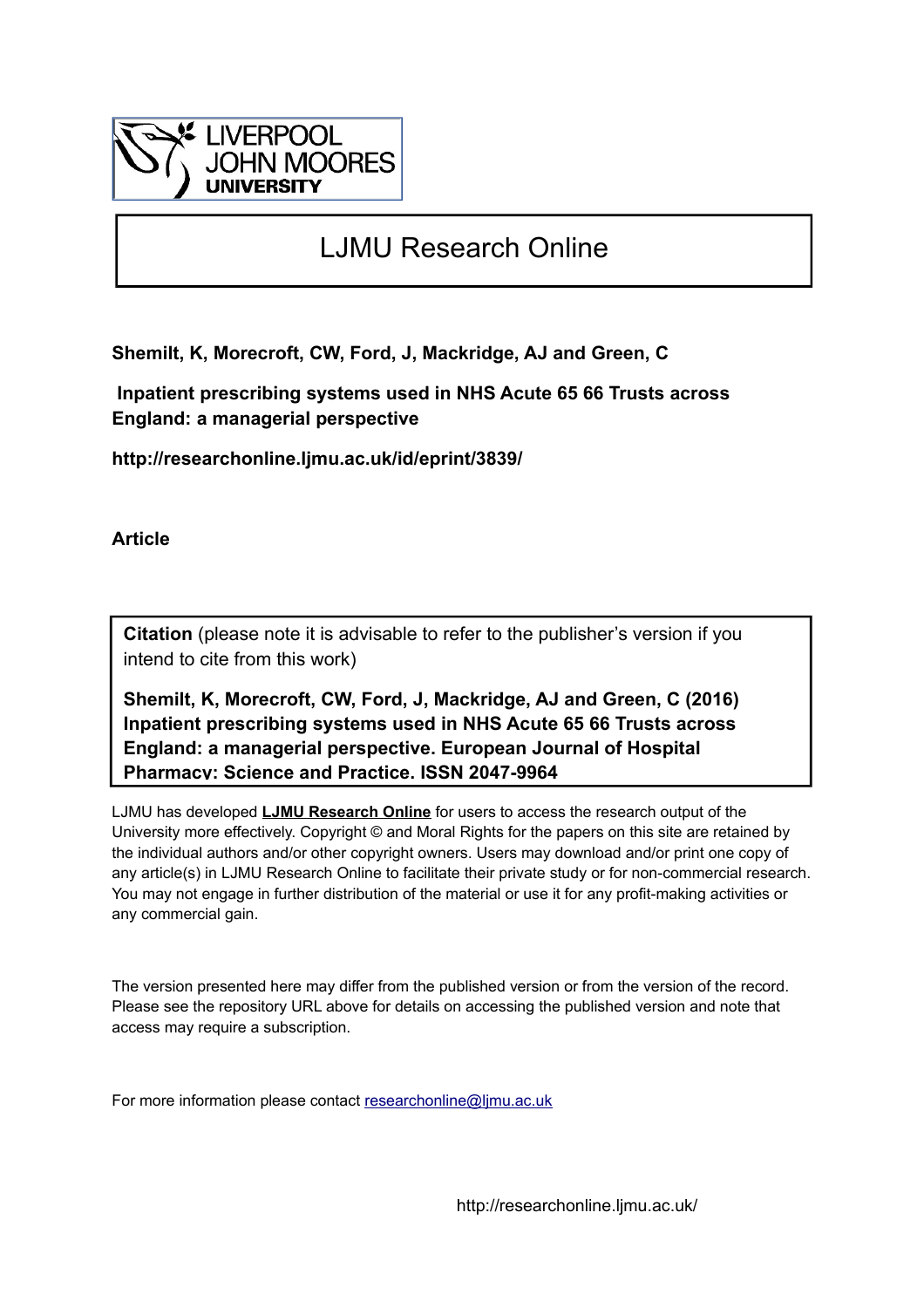# <span id="page-1-0"></span>Queries for Author



Journal: European Journal of Hospital Pharmacy Paper: ejhpharm-2016-000905 Title: Inpatient prescribing systems used in NHS Acute Trusts across England: a managerial perspective

The proof of your manuscript appears on the following page(s).

It is the responsibility of the corresponding author to check against the original manuscript and approve or amend these proofs.

Please read the proofs carefully, checking for accuracy, verifying the reference order and checking figures and tables. When reviewing your page proof please keep in mind that a professional copyeditor edited your manuscript to comply with the style requirements of the journal.

This is not an opportunity to alter, amend or revise your paper; it is intended to be for correction purposes only. The journal reserves the right to charge for excessive author alterations or for changes requested after the proofing stage has concluded.

During the preparation of your manuscript for publication, the questions listed below have arisen (the query number can also be found in the gutter close to the text it refers to). Please attend to these matters and return the answers to these questions when you return your corrections.

## Please note, we will not be able to proceed with your article if these queries have not been addressed.

## A second proof is not normally provided.

| <b>Note Reference</b> | <b>Note</b>                                                                                                                                                                                                                                                           |
|-----------------------|-----------------------------------------------------------------------------------------------------------------------------------------------------------------------------------------------------------------------------------------------------------------------|
| N1                    | IMPORTANT: Corrections at this stage should be limited to those that are essential.<br>Extensive corrections will delay the time to publication and may also have to be approved<br>by the Editor. Alterations cannot be made after the article has published online. |
| N <sub>2</sub>        | Author SURNAMES (family names) have been highlighted - please check that these are<br>correct. Please check all names are spelt correctly, and that affiliations and correspondence<br>details are accurate.                                                          |
| N <sub>3</sub>        | If you have paid for Open Access, your article will be sent to PubMed Central upon issue<br>publication.                                                                                                                                                              |

| <b>Query Reference</b> | Query                                                                                                             |
|------------------------|-------------------------------------------------------------------------------------------------------------------|
| Q1                     | Please check, as per style guide, only 1–2 bullet points are allowed in 'What this study<br>adds?' box.           |
| Q <sub>2</sub>         | Please check if 'acute trusts' could be changed to 'NHS Acute Trusts' throughout.                                 |
| Q <sub>3</sub>         | Please provide complete publication details for references [1, 11, 12 and 21].                                    |
| Q4                     | Please check the set caption for figure 1 is correct and also check "*' is not given in the<br>figure 1 graphics. |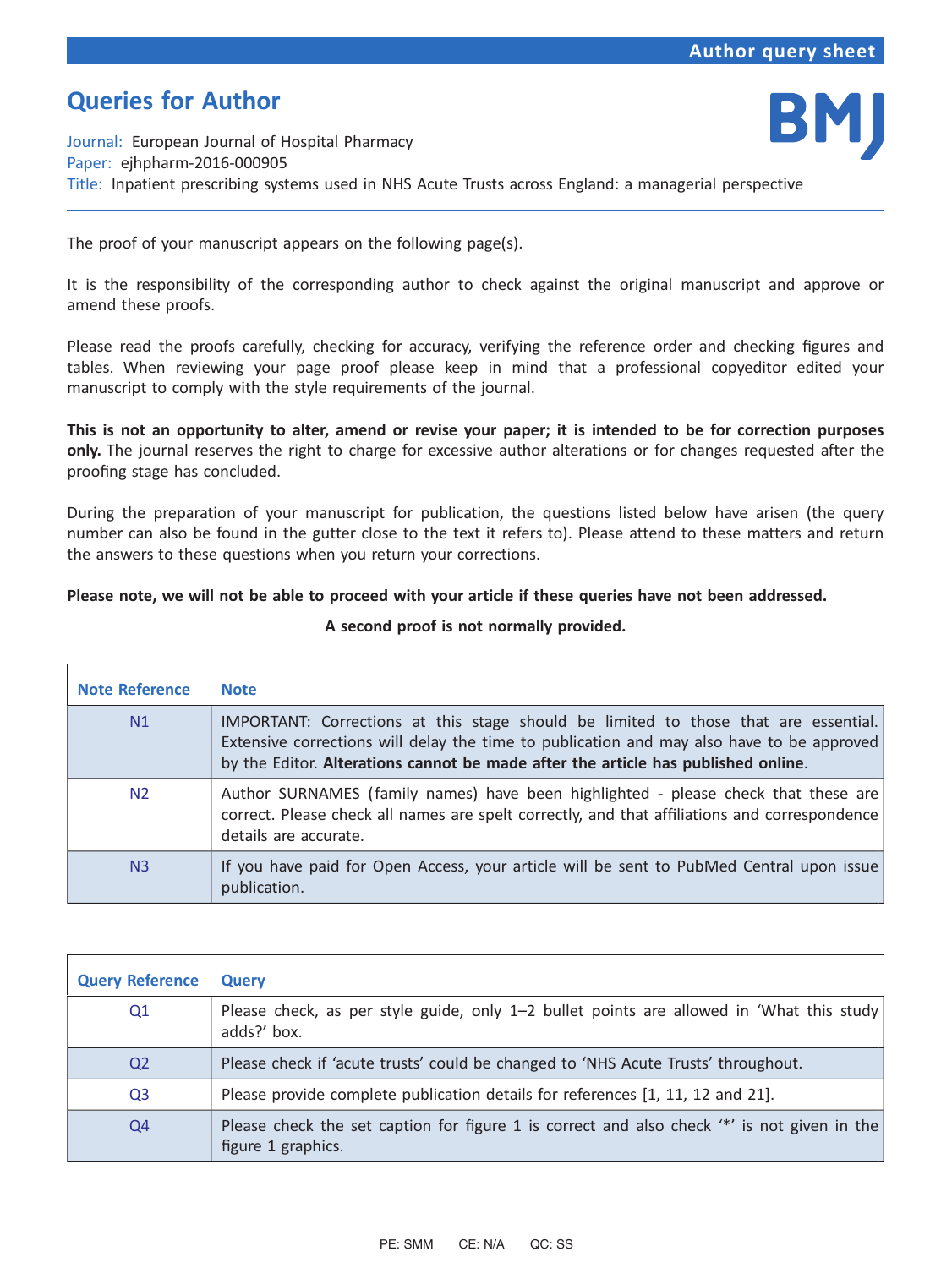## Author query sheet

If you are happy with the proof as it stands, please email to confirm this. Minor changes that do not require a copy of the proof can be sent by email ( please be as specific as possible). Email: production.ejhp@bmj.com

If you have any changes that cannot be described easily in an email, please mark them clearly on the proof using the annotation tools and email this by reply to the eProof email.

We will keep a copy of any correspondence from you related to the author proof for six months. After six months, correspondence will be deleted.

Please respond within 48 hours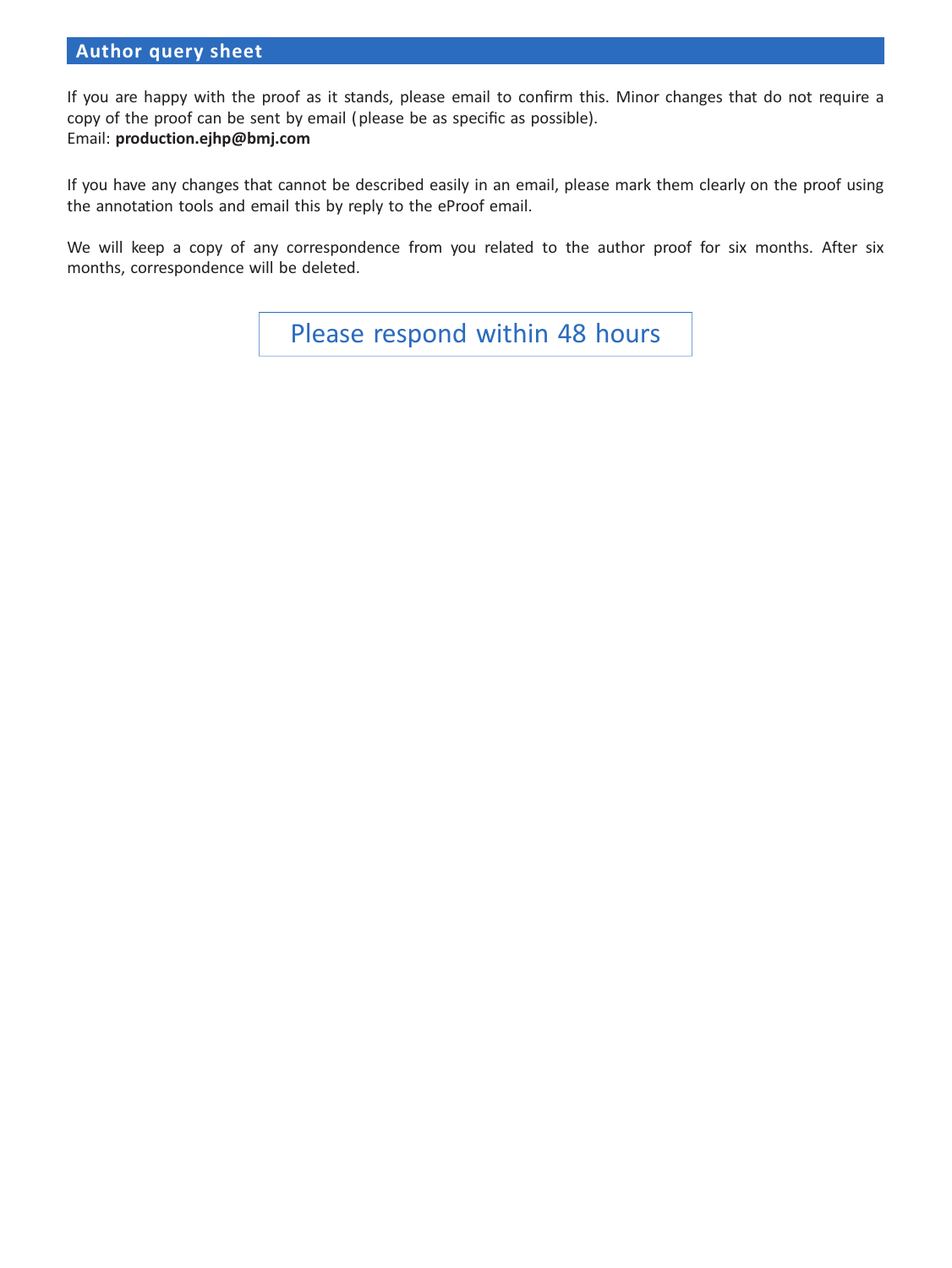# <span id="page-3-0"></span>Inpatient prescribing systems used in NHS Acute  $\sum_{N3_4}^{N1_3^2}$  $\sum_{N3_4}^{N1_3^2}$  $\sum_{N3_4}^{N1_3^2}$  Trusts across England: a managerial perspective

Katherine Shemilt,<sup>1</sup> Charles W Morecroft,<sup>1</sup> James L Ford,<sup>1</sup> Adam J Mackridge,<sup>1</sup> Christopher Green<sup>2</sup>

## ABSTRACT

**Objective** The individualised patient prescription chart, either paper or electronic, is an integral part of communication between healthcare professionals. The aim of this study is to ascertain the extent to which different prescribing systems are used for inpatient care in acute hospitals in England and explore chief pharmacists' opinions and experiences with respect to electronic prescribing and medicines administration (EPMA) systems.

Method Audio-recorded, semistructured telephone interviews with chief pharmacists or their nominated representatives of general acute hospital trusts across England.

Results Forty-five per cent (65/146) of the chief pharmacists agreed to participate. Eighteen per cent (12/65) of the participants interviewed stated that their trust had EPMA systems fully or partially implemented on inpatient wards. The most common EPMA system in place was JAC ( $n=5$ ) followed by MEDITECH ( $n=3$ ),  $i$ SOFT (n=2), PICS (n=1) and one in-house created system. Of the 12 trusts that had EPMA in place, 4 used EPMA on all of their inpatient wards and the remaining 8 had a mixture of paper and EPMA systems in use. Fifty six (86% 56/65) of all participants had consulted the standards for the design of inpatient prescription charts. From the 12 EPMA interviews qualitatively analysed, the regulation required to provide quality patient care is perceived by some to be enforceable with an EPMA system, but that this may affect accuracy and clinical workflow, leading to undocumented, unofficial workarounds that may be harmful.

Conclusions The majority of inpatient prescribing in hospital continues to use paper-based systems; there was significant diversity in prescribing systems in use. EPMA systems have been implemented but many trusts have retained supplementary paper drug charts, for a variety of medications. Mandatory fields may be appropriate for core prescribing information, but the expansion of their use needs careful consideration.

#### INTRODUCTION

The prescribing of medicines is the most common form of therapeutic intervention in healthcare and is fundamental to high-quality patient care.<sup>1</sup> On admission to hospital, each patient is assigned a paper or electronic prescription chart, which has the purpose of communicating information within and across healthcare teams, including which medications have been, or will be, given to the patient. The details of the medicine are entered on to the paper or electronic prescription chart, and additional sections prompt the prescriber to include all

relevant details, making it unique to an individual inpatient.[2](#page-6-0) This individualised prescription chart, used by key healthcare professionals (HCPs), is the basis for medicine review, supply and administration. 77

UK hospital inpatient prescribing systems are based on a paper-based model, established some 60 years previously and have remained largely unchanged[.3](#page-6-0) This paper-based model uses paper prescription charts such as 'Aberdeen sheets', [4](#page-6-0) 'drug charts' or 'medication Kardex'.<sup>[5](#page-6-0)</sup> Currently, there are no standardised national paper-based prescription charts across England. Therefore, NHS regions and Trusts have developed their own inpatient paper-based prescription charts, each with varying standards.<sup>[6](#page-6-0)–9</sup> While paper prescription charts are low cost and do not require extensive user training, their main problems are handwriting legibility and incomplete sections. These issues result in HCPs seeking clarification from prescribers regarding the prescribing intention.<sup>10</sup> The publication of Standards for the design of hospital inpatient prescription charts encouraged a move towards a standard prescription chart to be used across England.<sup>[11](#page-7-0)</sup> The design standards outlined the expectations that should be met by an optimal prescription chart (paper and electronic). However, it is not yet known how widespread the use of the standards is across England. 79 80 81 82 83 84 85 86 87 88 89 90 91 92 93 94 95 96 97 98 99 100 101 102

The term ePrescribing, used throughout both primary and secondary care within the UK, is a broad term. An electronic prescribing and medicines administration (EPMA) system is a specific ePrescribing system that must facilitate both inpatient prescribing and the administration of medications in hospitals. It is the closest electronic equivalent to the paper prescription chart. In the last decade, acute trusts have started to implement EPMA systems. 103 104 105 106 107 108 109 110  $Q<sub>2</sub>$ 112

EPMA is advocated as reducing prescribing errors (particularly those due to illegibility) and supporting the efficient management of medicines for both patient and trust.<sup>[3](#page-6-0)</sup> The NHS Connecting for Health guidelines<sup>[12](#page-7-0)</sup> recognised that although EPMA systems are able to reduce certain prescription errors they have introduced new types of error, such as where an incorrect medicine is mistakenly selected from the in-built list when pre-scribing.<sup>[12](#page-7-0)</sup> The extent and nature of the new error types and how they can be robustly identified is still unclear.<sup>[13](#page-7-0)-18</sup> 113 114 115 116 117 118 119 120 121 122 123 124

Research into the implementation of EPMA systems is limited to convenience sample surveys during conferences<sup>19</sup> self-administered postal ques-tionnaires<sup>[20](#page-7-0)</sup> or surveys.<sup>[21](#page-7-0)</sup> Studies prior to  $2011$ 125 126 127 128



62 63 64

 $^{11}_{13}$ <br> $^{13}_{14}$  $N2<sub>5</sub>$  $N2<sub>5</sub>$ ¶ 6

1 2

4

▸ Additional material is published online only. To view, please visit the journal online [\(http://dx.doi.org/10.1136/](http://dx.doi.org/10.1136/ejhpharm-2016-000905) [ejhpharm-2016-000905\)](http://dx.doi.org/10.1136/ejhpharm-2016-000905). <sup>1</sup> Centre for Pharmacy Innovation, School of Pharmacy and Biomolecular Sciences, Liverpool John Moores University, Liverpool, UK <sup>2</sup> Department of Pharmacy, Countess of Chester Hospital NHS Foundation Trust, Chester,

Correspondence to Dr Katherine Shemilt, Centre for Pharmacy Innovation, School of Pharmacy and Biomolecular Sciences, Liverpool John Moores University, Byrom Street, Liverpool L3 3AF, LIK; K.Shemilt@ljmu.ac.uk Received 1 February 2016 Revised 6 June 2016 Accepted 13 June 2016

EAHP Statement 4: Clinical Pharmacy Services. EAHP Statement 5: Patient Safety and Quality Assurance

UK

To cite: Shemilt K, Morecroft CW, Ford JL, et al. Eur J Hosp Pharm Published Online First: [please include Day Month Year] doi:10.1136/ejhpharm-2016-000905

CrossMark



75 76

78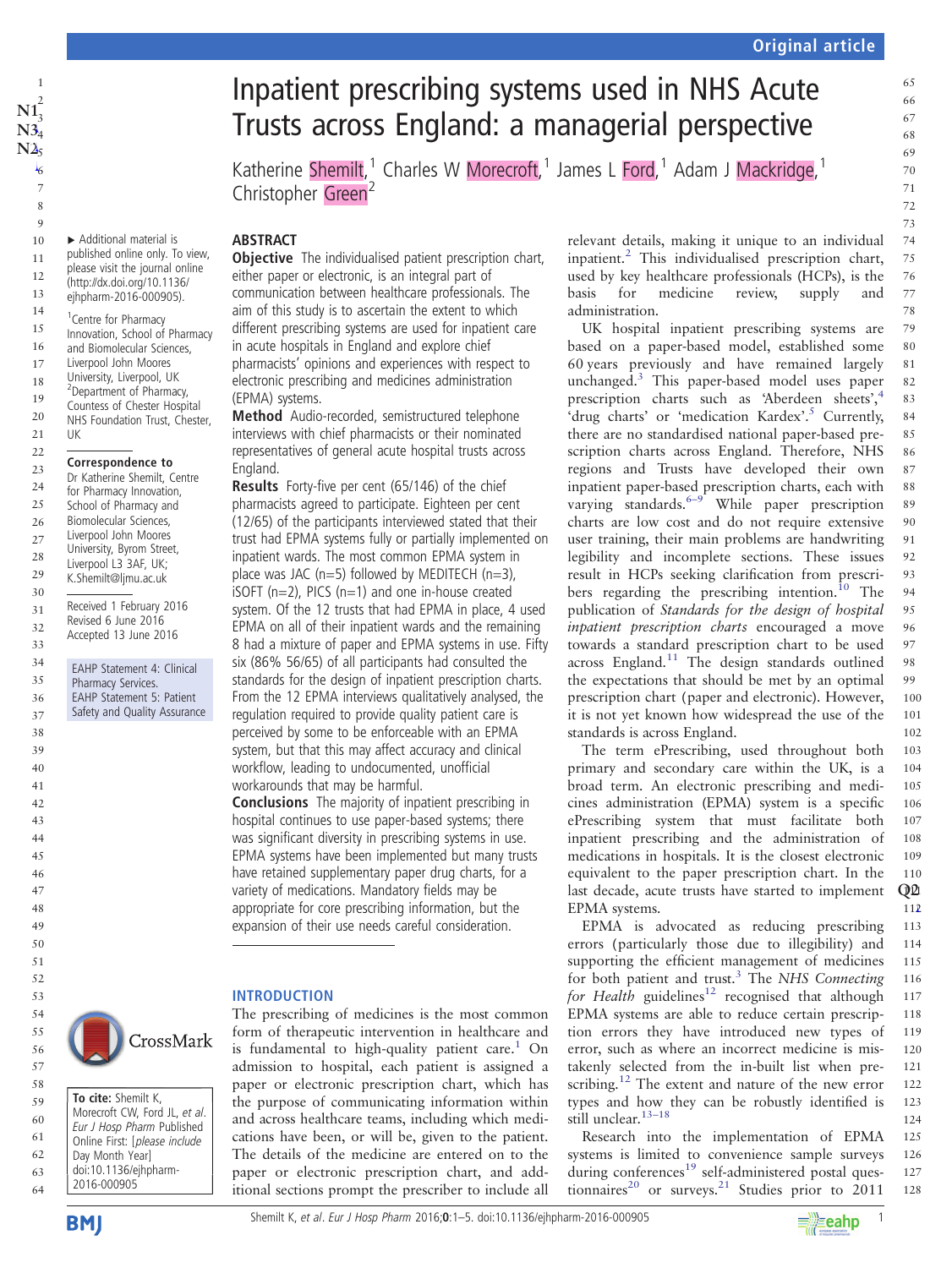<span id="page-4-0"></span>indicate that hospitals had a high interest in EPMA, but only a small number had actually implemented systems.<sup>[19 22](#page-7-0)</sup> In 2013, the NHS Commissioning Board set out a clear expectation that hospitals should make better use of information and technology by 2018.<sup>23</sup> However, only a small fraction of UK trusts use inpatient EPMA systems across all adult medical and surgical wards,<sup>[20](#page-7-0)</sup> a situation that is also reflected in Europe and the USA.<sup>21</sup> 24 129 130 131 132 133 134 135 136

#### AIM OF THE STUDY 138

To ascertain the extent to which different prescribing systems are used for inpatient care in acute hospitals in England and explore chief pharmacists' opinions and experiences with respect to EPMA systems. 139 140 141 142

#### METHOD 144

137

143

Audio-recorded semistructured telephone interviews with chief pharmacists or their nominated representatives, of general acute hospital trusts across England, were undertaken during the period January–February 2012. Each chief pharmacist<sup>25</sup> received the study information and a letter inviting them to participate before contact by telephone was made. Institutional Research Ethic Committee approval was obtained prior to recruitment (Ref: 11/PBS/014; date of approval: 01/12/2011). Telephone interviews enabled the researcher to obtain a good response and contact a large number of potential participants across England, therefore saving time and money. The recruitment procedure and the structured telephone interview questions were the subject of a pilot to ensure clarity and appropriateness. 145 146 147 148 149 150 151 152 153 154 155 156 157 158

Verbal informed consent, incorporated in the telephone interview schedule, was obtained after the research had been explained to potential participants. The semistructured interviews included both open and closed questions, one section covered the prescribing systems used in the trust (see online supplementary file). Tick boxes were used to record answers to the closed questions; responses to open questions were transcribed from the recording with any identifiable information removed. A unique recording number was allocated to each participant and the corresponding transcripts and recordings. 159 160 161 162 163 164 165 166 167 168

Quantitative data were transferred into an Excel document for analysis. Transcription was independently checked for quality assurance purposes prior to analysis. Qualitative thematic analysis was carried out using a grounded theory approach on the EPMA interviews; data saturation was achieved. The quotations supplied in the text to illustrate the emergent themes provide the relative size of the trusts and the number allocated to maintain anonymity. 169 170 171 172 173 174 175 176 177

#### RESULTS 178

At the time of data collection, there were 146 non-specialist acute trusts within England, comprising 29 small, 49 medium, 42 large and 26 teaching organisations.<sup>[25](#page-7-0)</sup> Of the 146 chief pharmacists contacted, 65 (45%) acute hospital trusts agreed to participate. Interviews were thematically analysed from trusts using EPMA (12/65), the findings relate only to the EPMA content of the interviews. 179 180 181 182 183 184 185

#### Prescribing systems in use 187

Of the 53 trusts (82%, 53/65) that had a paper drug chart in place, 34 (64%, 34/53) planned to implement or change to EPMA in the future. Forty one (77%, 41/53) of those trusts using paper charts had reviewed and updated the chart within the previous 2 years of conducting the interviews. Of these, 188 189 190 191 192

eight stated that reviews were being/had been conducted in light of the recent publication of the Standards for the design of hos-pital inpatient prescription charts.<sup>[11](#page-7-0)</sup> All participants were asked if they had considered the publication; only nine (13.8%, 9/65) had not considered the publication, three of which were trusts that had implemented EPMA. 193 194 195 196 197 198

Twelve (18%) of the 65 participants interviewed stated that their trust had EPMA fully or partially implemented on inpatient wards. The most common EPMA system in place was JAC  $(n=5)$  followed by MEDITECH  $(n=3)$ , iSOFT  $(n=2)$ , PICS (n=1) and one in-house created system. Four trusts had implemented ePrescribing within the last 2 years. Three of these trusts had implemented the JAC system and the other had implemented the Meditech system. 199 200 201 202 203 204 205 206

Of the 12 trusts that had EPMA in place, 4 used it on all of their inpatient wards and the remaining 8 trusts had a mixture of paper and EPMA systems in use. Eleven of those 12 trusts with EPMA also used supplementary paper charts to varying extents. Supplementary charts were used for intravenous infusions, $9 \text{ insulin},^{10}$  $9 \text{ insulin},^{10}$  $9 \text{ insulin},^{10}$  warfarin $8$  and tapering doses.<sup>4</sup> There were eight other supplementary charts reported for various other uses. 207 208 209 210 211 212 213 214

Participants in trusts with EPMA were asked about those functionalities of the systems that they felt were important at improving prescribing quality. The function most commonly reported as beneficial was the use of discharge summaries or patient transfers (figure 1). 215 216 217 218 219

#### The perceived impact of EPMA systems

Three themes emerged from the qualitative data, Regulation, Clinical workflow and Patient safety, which are interconnected, as identified by the quotes below.

### Regulation: equitable and effective

A number of participants (8/12) indicated that EPMA systems enabled control and timely feedback that was not previously possible with a paper-based system. Indeed, at one hospital, the EPMA system had enabled the feedback of live data to frontline staff via a quality dashboard. However, this had led to more pressures on staff with the extent of the regulation negatively affecting them.

We have some extremely comprehensive quality dash boards… There is also a lot of pressure internally now both on the nurses and the medics because of course the reporting capability within the system (EPMA) means there is nowhere to hide. (Teaching 1)



Figure 1 Electronic prescription chart functionalities provided by the electronic prescribing and medicines administration (EPMA) software (n=12). \*Multilevel control for prescribers—the EPMA system can limit prescribing depending on prescriber experience or specialty.

255 256

220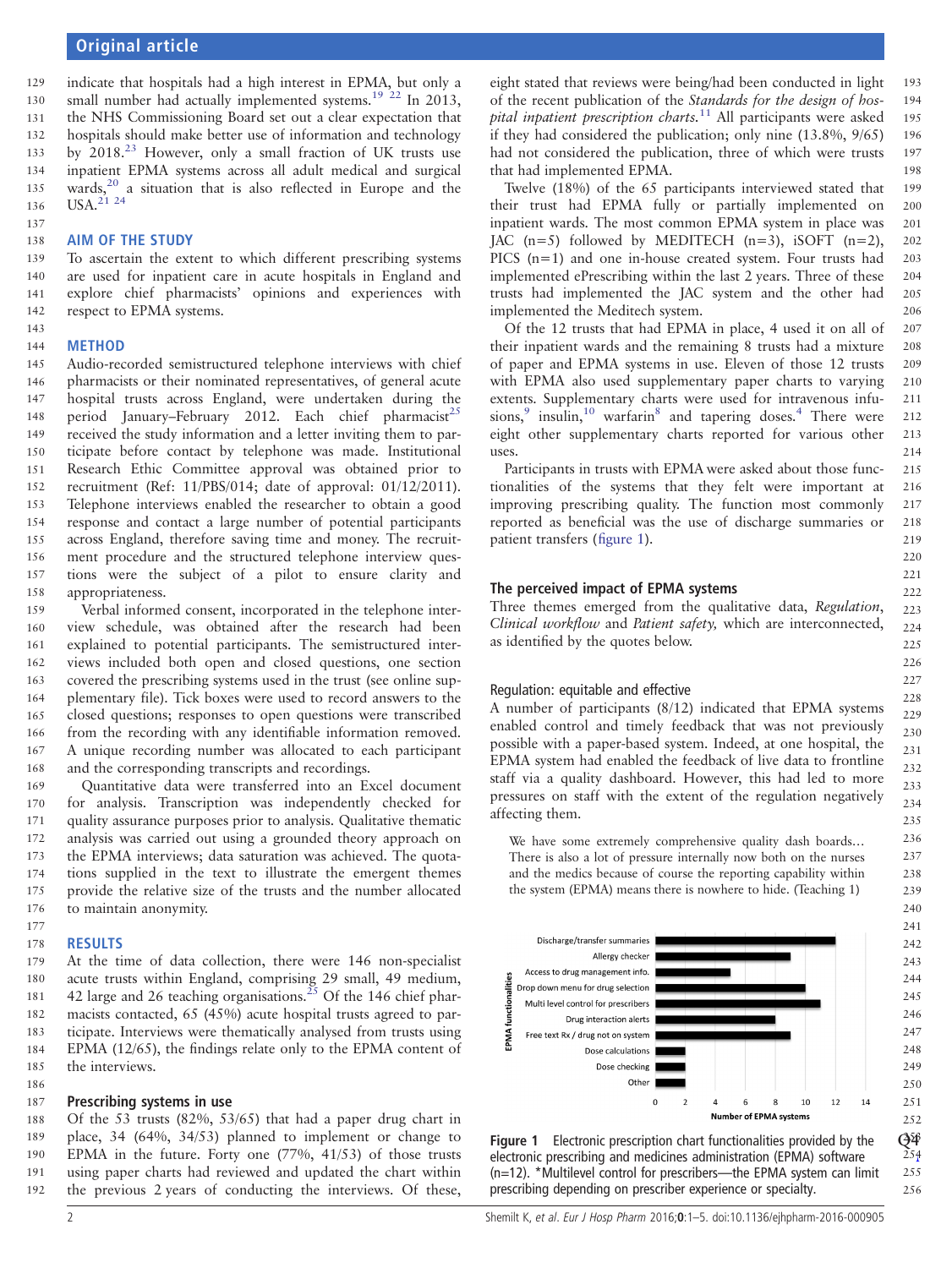EPMA systems were also considered to help enforce policies and controls through mandatory fields. Interestingly, policies that were put in place prior to implementation of EPMA were questioned once enforced, suggesting that these policies had not previously been acknowledged or followed when a paper prescribing system was in place. This may have reflected the extensive work of preparing for ePrescribing, which was considerably more than that undertaken before the introduction of a paper drug charts.  $257$ 258 259 260  $261$  $262$ 263 264 265

We did a huge amount of work [with ePrescribing]…. getting the clinicians to agree on what needs to go on, in what way and what's the protocols… you kind of get people together to talk about these things and having to compromise. In itself that is quite a good quality initiative, if you had only done that for paper well, it is very hard to get people to comply then isn't it. (Teaching 2)

 $289$ 

The use of regulation seeks to promote effective and equitable care. However, for regulation to be effective, guidelines, policies and procedures must be followed. There were mixed experiences reported with respect to EPMA effectiveness at enforcing policies within an inpatient prescribing system. The prescriber is forced, by having mandatory fields in place, to complete all the required fields; this creates an effective mechanism, when compared with paper prescribing systems, to enforce policies and guidelines, yet it could lead to the entry of incorrect information. This became apparent when HCPs (doctors, nurses and pharmacists) appeared to first become aware of some policies when they were made compulsory through the EPMA system. Respondents in trusts with EPMA reported workarounds being evident in the working practices of their staff, where staff bypass the mandatory fields to streamline their workflow, which may lead to the input of inaccurate or misleading information. 272 273 274 275 276 277 278 279  $280$ 281  $282$ 283 284 285 286 287 288

#### Clinical workflow: timely, efficiency and patient centred 290

The theme of clinical workflow considered the challenges and benefits encountered regarding time and efficiency. The time taken to use the system for prescribing and administration had increased, yet time savings were encountered in other activities, such as audit. 291  $292$ 293 294 295

With EPMA facilitating feedback, it was mandatory to complete all prescription fields. However, this had led to an increase in time completing a prescription. The opportunities afforded by EPMA systems were recognised, but this needed to be balanced with the wider impact of changing working practices.

The beauty of it (EPMA) is you can make it do so many things, so we could actually make it half an hour to prescribe a single drug if we wanted to. So it becomes a balance between workflow, audit information and safety info. So it's about balance along the line, it probably doesn't have a bearing on for one drug it's when it becomes routine. (Large 3)

Just prior to the interviews taking place, a national shortage of a drug occurred; one of the interviewees explained how EPMA was a benefit regarding time and efficiency in terms of implementing a switch to another available product. 309 310

Had we been on paper (prescribing) that would have been a very time consuming bit of logistics to sort that switch out. It was done within half a day…there are just some things where you know it just makes everything so much easier. (Medium 4)

On the other hand, it was noted that EPMA was more time consuming in other situations and could inhibit patient contact. 316 317

It's definitely more time consuming and people don't speak to patients as much because they can work remotely, those are the two negatives really. (Teaching 5) 318 319 320

The use of an EPMA system can result in new 'workarounds'—ways that people discover to get the job done faster or easier, but are not officially documented in policies or procedures. People will, in effect, configure the EPMA system to meet their particular clinical workflow needs.<sup>3</sup> It was also recognised that different professions work in different ways and the system needs to be configured to take account of this. 321 322 323 324 325 326 327

| The problems we have (EPMA) tend to relate to the ingenuity of |
|----------------------------------------------------------------|
| our staff in they have ways of working round (Large 3)         |
|                                                                |

We need to think about how the medics would work, which is very different to the way we work. (Teaching 1)

#### Patient safety: safe and effective

Many interviewees mentioned that new error types had been encountered within EPMA, such as wrong selection of patient, drug and strength. Incorrect selection (from a dropdown menu) is an error unique to ePrescribing systems and cannot exist in paper systems as the prescriber does not select from a list, but rather writes his/her choice out. Some reported that human error was predictable in some cases, due to the design and layout of the EPMA system. The order in which the drugs appeared on the dropdown menu for selection was thought to have a bearing on whether the correct drug was selected. It was noted that HCPs tended to pick the drug at the top of the list because it is what they were expecting to see. Therefore, these errors had been minimised by changing the design of the system but human error had not been eliminated completely. 335 336 337 338 339 340 341 342 343 344 345 346 347 348 349

People kept picking the enteric-coated (aspirin) so when we put aspirin dispersible at the top of the list followed by enteric coated that sort of reduced that error almost completely. [It's] Funny people do tend to pick the thing at the top of the list because it's what they are expecting to see so it changes the nature of selection errors but it doesn't mean it removes them completely. (Teaching 2)

One chief pharmacist with paper prescribing in place acknowledged that the design of a safe and effective drug chart had gone as far as possible. Other interviewees felt prescribing had become of inferior quality over time due to changes in doctors' training.

It's [training] all about the diagnosis and the treatment is a poor second... I'm not saying it's not a consideration but the therapeutics is second to the diagnosis. (Medium 6)

During the telephone interviews, one chief pharmacist explained how the implementation of EPMA within the hospital had been a good quality initiative in itself. This initiative brought together representatives of all the professional groups that would be using the system and gaining their viewpoints, along with specific training. The chief pharmacist believed that if the same process was used when implementing a paper prescribing system, with the same 'buy-in', things might have been different regarding quality care or patient safety. 365 366 367 368 369 370 371 372 373 374

### **DISCUSSION**

The type of prescribing systems in place in acute trusts across England showed that out of the 65 interviews five different ePrescribing systems ( JAC followed by MEDITECH, iSOFT, PICS and one in-house system) were in place in 12 trusts. The rest of the trusts had a paper drug chart on which to prescribe inpatient medications. Of the 12 trusts with ePrescribing in place, each system had different functionalities and supplementary paper prescription charts in use, this has also been revealed 377 378 379 380 381 382 383 384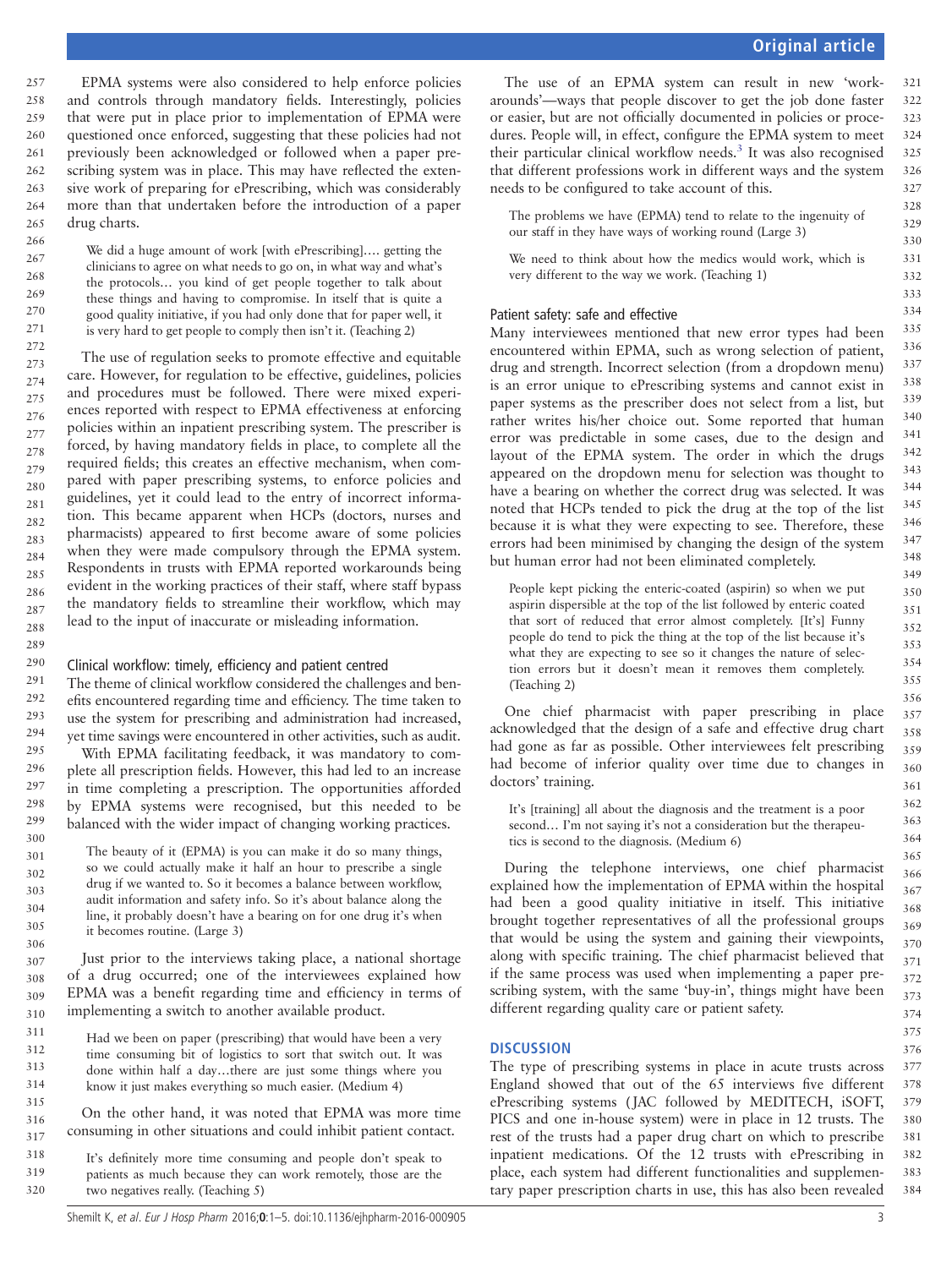## Original article

<span id="page-6-0"></span>in previous research.<sup>[20](#page-7-0)</sup> Only nine trusts had not considered the publication relating to a standard prescription chart, three of which were trusts that had implemented EPMA. 385 386 387

Patient safety focuses on safeguarding patients in an effective manner. Illegibility is no longer an issue with EPMA systems.<sup>3</sup> However, incorrect selection, such as the wrong selection of patient, drug, strength or frequency, could be classed as a comparable new error, and this was reported as a prominent issue among trusts using EPMA reinforcing previous research.<sup>12-18</sup> During interviews, the order in which the drugs appeared on the dropdown menu for selection was thought to have a bearing on whether the correct drug was selected. It was noted that HCPs tended to pick the drug at the top of the list because it is what they were expecting to see. 388 389 390 391 392 393 394 395 396 397 398

Incomplete paper prescriptions, which could be considered a workaround, leads to issues of clarity and accuracy, which may be detrimental to quality patient care. The introduction of mandatory fields within the EPMA system has enabled 'regulators' to reinforce policies and guidelines, providing a significant benefit over the paper-based system. However, chief pharmacists in trusts with EPMA reported workarounds being evident in the working practices of their staff, where staff bypass the mandatory fields to streamline their working practices, which may lead to inaccurate information being supplied. If there is uncertainty about the information that is required, users of the system may be forced to guess or complete the mandatory field with misleading information. 399 400 401 402 403 404 405 406 407 408 409 410 411

Mandatory fields may be appropriate for core prescribing information, but the expansion of their use needs careful consideration. Taking into account the length of time mandatory fields may add to an HCP's clinical workflow, and the possible safety compromises resulting from workarounds. Despite this, many participants felt that being able to obtain full data sets giving detailed information on medicines use in a quick and efficient manner was an important advantage of EPMA systems compared with paper-based systems. 412 413 414 415 416 417 418 419 420

Forty-five per cent (65/146) of the chief pharmacists agreed to participate from across England. Therefore, the results do not reflect every hospital prescribing system across England. However, the recruitment technique did not rely on a convenience sample from conferences. Research into the implementation of EPMA systems in England is limited to convenience sample surveys during conferences<sup>[19](#page-7-0)</sup> and self-administered postal questionnaires.<sup>[20 22](#page-7-0)</sup> Typical response rates for research ascertaining the implementation of EPMA ranged from 32% to 61%. The European Hospital Survey Country Report for the UK states that [21](#page-7-0)% of 67 hospitals had ePrescribing in place.<sup>21</sup> 421 422 423 424 425 426 427 428 429 430 431

Several themes reinforced the need to seek opinions of all frontline HCPs about the different prescribing systems to understand how the social and technical aspects of prescribing systems interact and how changes to this might impact on quality of care. 432 433 434 435 436

#### **CONCLUSION**

437 438

This study revealed that the majority of inpatient prescribing in hospital continues to use paper-based systems. There was significant diversity in prescribing systems in use within the nonspecialist acute setting, in January 2012, across England. However, an initial step towards standardising the design of prescription charts has been made, and the majority of interviewees reported having been consulted on the standards for the design of hospital inpatient charts. EPMA systems have been implemented but many trusts have retained supplementary paper drug charts, for a variety of medications. 439 440 441 442 443 444 445 446 447 448

Data indicated that the regulation required to provide quality patient care was perceived by some to be enforceable with an EPMA system, but that this may affect clinical workflow, leading to undocumented, unofficial workarounds that may be harmful. Mandatory fields may be appropriate for core prescribing information, but the expansion of their use needs careful consideration. 449 450 451 452 453 454 455

#### Key messages

#### What is already known on this subject?

- ▸ Implementation of electronic prescribing and medicines administration (EPMA) systems in hospitals across England has been slow, a situation that is also reflected internationally.
- ▶ The NHS Commissioning Board set out a clear expectation that hospitals should make better use of information and technology by 2018.

#### What this study adds?

- $\triangleright$  Among the respondents across England, only 18% of inpatient prescribing in hospitals used EPMA systems, with a significant diversity in prescribing system in use.
- $\triangleright$  Regulation required to provide quality patient care was perceived to be enforceable with an EPMA system, but that this may affect clinical workflow, leading to undocumented, unofficial workarounds that may be harmful.
- ▸ Mandatory fields may be appropriate for core prescribing information, but the expansion of their use needs careful consideration.

Acknowledgements The authors would like to acknowledge the Countess of Chester NHS Foundation Trust and Liverpool John Moores University.

Competing interests None declared.

Ethics approval Liverpool John Moores University.

Provenance and peer review Not commissioned; externally peer reviewed.

#### **REFERENCES**

- 1 National Prescribing Centre. Improving quality in prescribing. 2012.<br>2 Goundrey-Smith S. Principles of electronic prescribing. London: Sprin
- Goundrey-Smith S. Principles of electronic prescribing. London: Springer, 2008.
- 3 Cornford T, Dean B, Savage I, et al. Electronic prescribing in hospitals-challenges and lessons learned. Leeds: NHS Connecting for Health, 2009.
- 4 Crooks J, Weir RD, Coull DC, et al. Evaluation of a method of prescribing drugs in hospital, and a new method of recording their administration. *[Lancet](http://dx.doi.org/10.1016/S0140-6736(67)92557-3)* 1967;1:668–71.
- 5 Gommans J, McIntosh P, Bee S, et al. Improving the quality of written prescriptions in a general hospital: the influence of 10 years of serial audits and targeted interventions. [Intern Med J](http://dx.doi.org/10.1111/j.1445-5994.2007.01518.x) 2008;38:243–8.
- 6 Central Manchester University Hospitals NHS FT. Adult in-patient medication prescription and administration record chart. Central Manchester University Hospitals NHS FT, 2011:1–12.
- Academy of Medical Royal Colleges. University Hospitals of Leicester Adult Inpatient Medication Administration Record. 2011 (cited 1 March 2014). [http://www.aomrc.](http://www.aomrc.org.uk/projects/standards-for-the-design-of-hospital-in-patient-prescription-charts.html) [org.uk/projects/standards-for-the-design-of-hospital-in-patient-prescription-charts.](http://www.aomrc.org.uk/projects/standards-for-the-design-of-hospital-in-patient-prescription-charts.html) [html](http://www.aomrc.org.uk/projects/standards-for-the-design-of-hospital-in-patient-prescription-charts.html)
- 8 Academy of Medical Royal Colleges. Guy's and St Thomas' NHS FT Inpatient Medication Administration Record. 2011 (cited 1 March 2014). [http://www.aomrc.](http://www.aomrc.org.uk/projects/standards-for-the-design-of-hospital-in-patient-prescription-charts.html) [org.uk/projects/standards-for-the-design-of-hospital-in-patient-prescription-charts.](http://www.aomrc.org.uk/projects/standards-for-the-design-of-hospital-in-patient-prescription-charts.html) [html](http://www.aomrc.org.uk/projects/standards-for-the-design-of-hospital-in-patient-prescription-charts.html)
- 9 Academy of Medical Royal Colleges. The Leeds Teaching Hospitals Prescription Chart and Administration Record. 2011 (cited 1 March 2014). [http://www.aomrc.org.uk/](http://www.aomrc.org.uk/projects/standards-for-the-design-of-hospital-in-patient-prescription-charts.html) [projects/standards-for-the-design-of-hospital-in-patient-prescription-charts.html](http://www.aomrc.org.uk/projects/standards-for-the-design-of-hospital-in-patient-prescription-charts.html) 509 510
- 10 Winslow EH, Nestor VA, Davidoff SK, et al. Legibility and completeness of physicians' handwritten medication orders. [Heart Lung](http://dx.doi.org/10.1016/S0147-9563(97)90076-5) 1997;26:158–64. 511 512

507 508